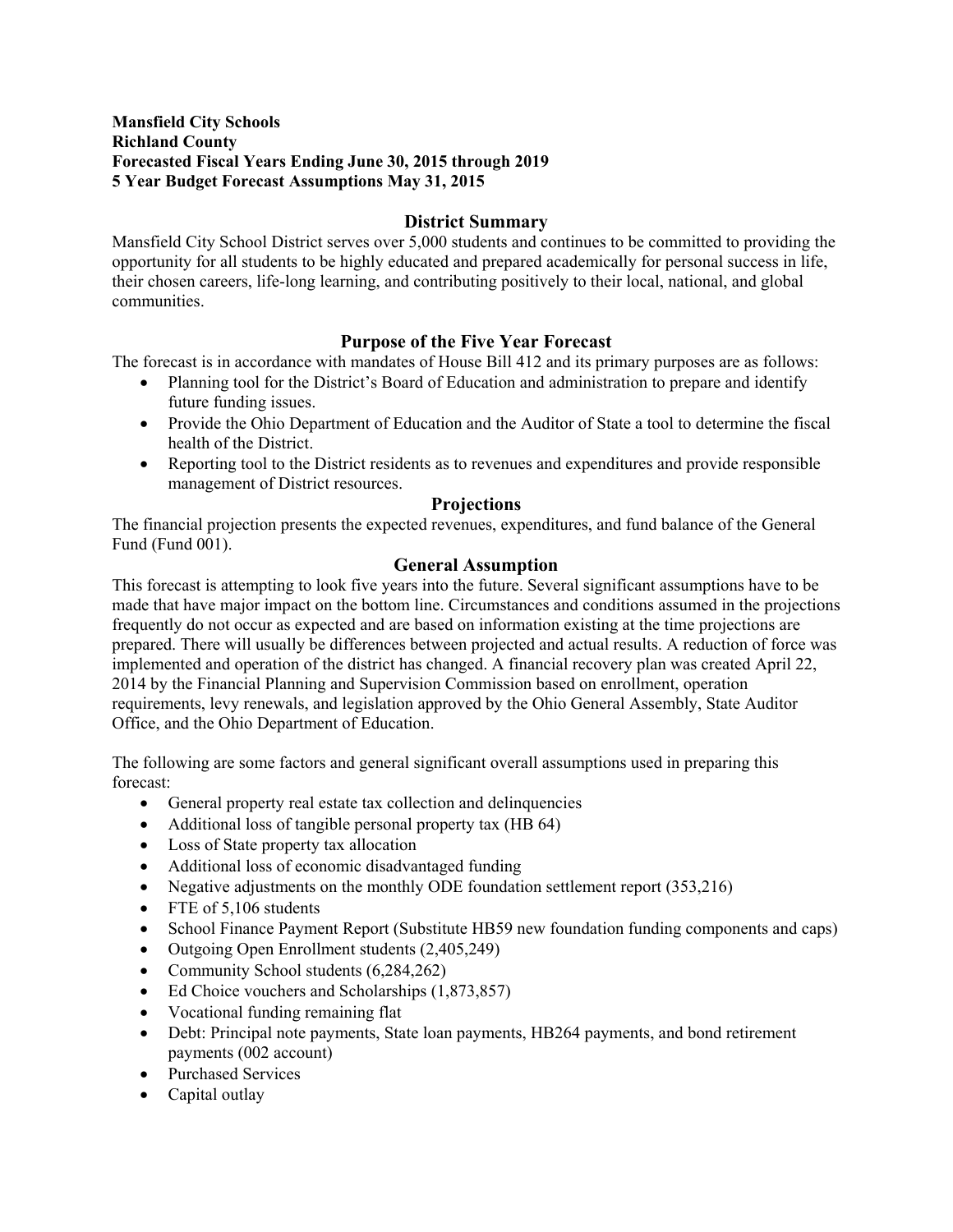## **Revenue Assumptions**

The following represents the significant assumptions made to create the revenue portion of the five year forecast.

## **Line 1.01 General Property Tax (Real Estate)**

Property values account for approximately 26% of revenue for the Mansfield City School District. The property values are established each year by the County Auditor based on new construction and applicable appraisals. Every six years the County Auditor re-appraises properties in the county. The last sexennial revaluation for Richland County property was in tax year 2011 collectible in 2012 and the next triennial revaluation will be in tax year 2014 collectible in 2015. The school's fiscal year runs from 7/1 through 6/30, tax revenues collected in a calendar year are reflected in two different fiscal years as reported by Richland County Auditor. In November 2012 the renewal for the 9.9 mill levy failed resulting in a \$4,000,000.00 loss of property tax to the Mansfield City Schools. In May 2013 the voters approved the renewal of a 9.8 mill levy that will generate \$3,900,000.00 for five years. Voters approved a new levy in November 2013 that will generate \$4,000,000.00 per year and expire spring 2019. The Richland County Auditor estimated outstanding delinquent real estate taxes as of 6/30/14 in the amount of \$5,879,743.

Report: Richland County Auditor Settlement Appropriation Sheet

## **Line 1.02 Tangible Personal Property Taxes**

The state's biennial budget bill (HB153) eliminates tax generated on tangible personal property and does not replace revenue. Commercial Activities Tax (CAT) collection is the only component of the category's collection. (HB66) authorized the phase out of all types of personal property over four years ending in 2009. The State will hold harmless for the loss of revenue for the first seven years, net of any additional revenue received through the State foundation formula due to the reduction in the tax base. The hold harmless payments from the State are included in the Property Tax Allocation revenue line on the forecast. In June 2011, (HB 153) amended the hold harmless phase out process. The phase out reduction will occur in 2012 and 2013, but thereafter the hold harmless payments will be frozen at the 2013 amount until 2016. The Richland County Auditor estimated outstanding delinquent tangible personal property taxes as of 6/30/14 in the amount of \$177,414.

Report: Richland County Auditor Settlement Appropriation Sheet

# **Line 1.03 Income Taxes**

The district does not have an income tax.

## **Line 1.035 Unrestricted State Grants-in-Aid**

- With the effects of Substitute House Bill 59 legislation and the elimination of the OEBM (Ohio Evidence Based Model) funding model, the forecast shows state foundation funding based on the state's School Finance Payment Report (SFPR). The new foundation formula sets a cap for fiscal year 2015 at 10.5% above fiscal year 2014 levels.
- Casino revenue started flowing into State collections early fiscal year 2013.
- Foundation monies will be reduced by \$1,842,500 in each year of 2015 and 2016 to begin payment for the State Emergency Loan received in the 2013-2014 school year.
- The reader should be aware that State Funding for schools is subject to deliberations and approval of the Ohio General Assembly.

Report: Ohio Department of Education Foundation Settlement Report FY15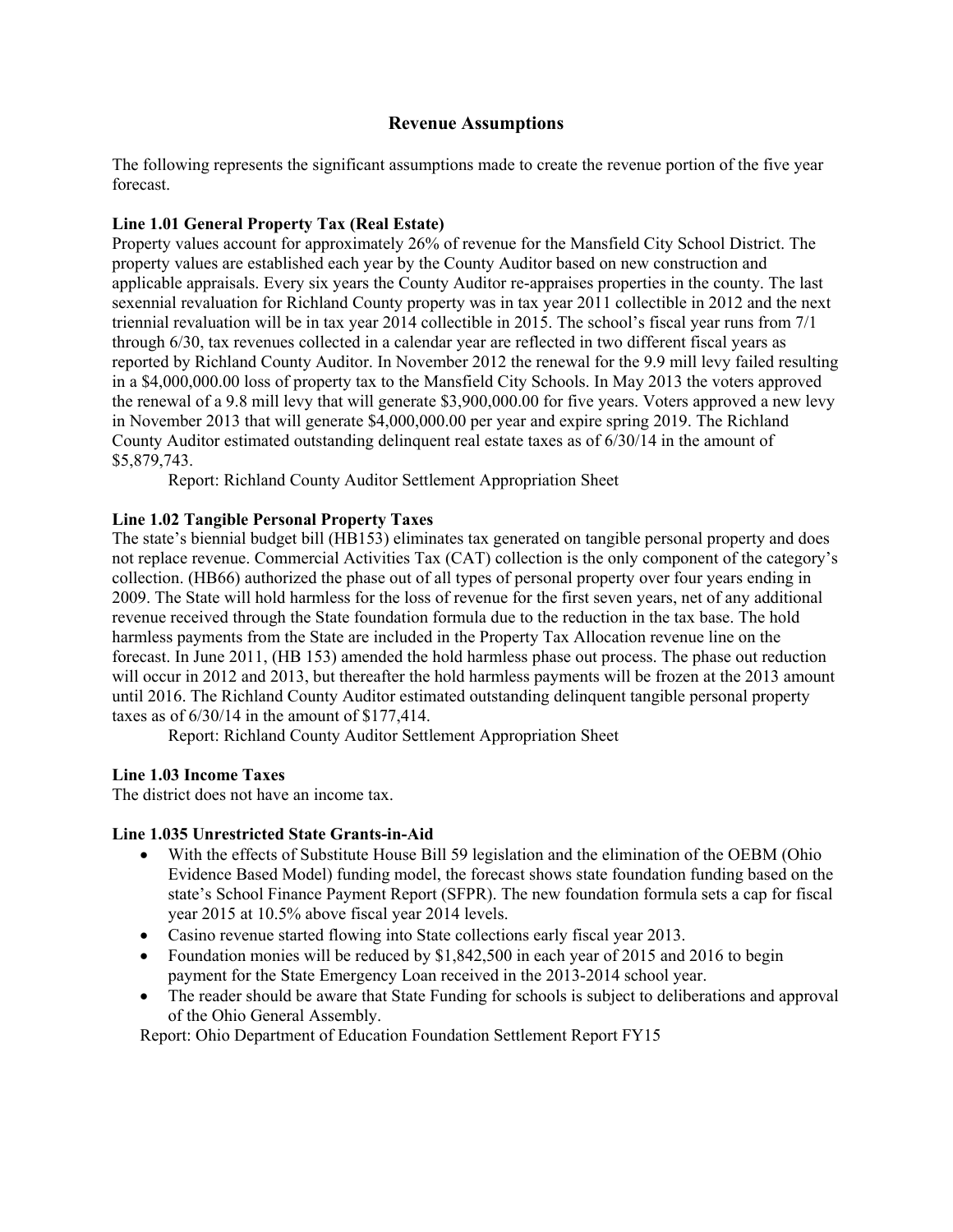#### **Line 1.04 Restricted State Grants-in-Aid**

This category includes restricted state aid for Career Tech students and Poverty Based Assistance funds. For purposes of this forecast it is assumed that in fiscal years 2016 through 2019 the state of Ohio will not have any significant growth in this area.

Report: Ohio Department of Education Foundation Settlement Report FY15

#### **Line 1.045 Restricted Federal Grants-in-Aid-SFSF**

Federal Stabilization money is phased out beginning in 2013. Ed Jobs money was received in FY12 and has been phased out beginning in 2013.

#### **Line 1.05 Property Tax Allocations**

Each of the fiscal year amounts are based on historical data, and represent rollback and homestead payments. These tax credits are reimbursed to the district through the state and are calculated by applying the appropriate percentages to residential property tax collections. This revenue grows at the same pace as residential real estate assessed valuation. State law grants tax relief in the form of a 10% rollback reduction in real property tax bills. In addition, a 2.5% rollback is granted on residential property taxes. Effective with tax collection year 2008, additional tax relief was expanded to include all senior citizen homeowners and all permanently and totally disabled homeowners, regardless of income, to be able to shield \$25,000 of the market value of their home from property taxes. The State reimburses the school district for the loss of real property taxes as a result of the rollback and homestead tax relief programs. Effective with any future tax levies, the State of Ohio will not pay the 10% rollback on the new levy. Starting with new levy passed November 2013 the reader should be aware that it will not qualify for state guaranteed tax allocations to the District, there will be no reimbursement. Also, FY13 and beyond the complete loss of TPP (Tangible Personal Property) (HB66 phase out) reimbursement is reflected. The reader should be informed that State funding for schools is subject to deliberations and approval of the Ohio General Assembly and is set as part of the State's biennial budget.

Report: Richland County Auditor Settlement Appropriation Sheet Report: Ohio Department of Education Foundation Settlement Report FY15

### **Line 1.06 All Other Revenues**

Estimates for this category encompass tuition income, fee collections, rental income, energy rebates, and all other local income sources. One primary source of revenue received is students coming to our district from other public schools in the state of Ohio to be educated here through open enrollment. Projections FY 2014 and beyond are that our numbers will be fairly constant. The accounting system shows revenue for incoming students under "Other Revenue" and expenses for outgoing students under "Purchased Services". Typical preschool units will not be offered in the district beginning the 2014-2015 school years. Mansfield City School district will cease sponsorship and operation of the conversion schools (IMAC, Elective Academy, and Enhancement Academy) beginning the 2014-1015 school year.

Report: Ohio Department of Education Foundation Settlement Report FY15

#### **Line 2.01-2.06 All Other Financing Sources**

It is assumed that transfers will be consistent with historical trends. Advances or appropriation per Ohio Revised Code of funds will be utilized through sound financial management of the other non General Fund accounts. A State Emergency Loan was awarded in the 2013-2014 school year.

#### **Line 2.07 All Other Financing Sources**

This includes all sales of property, fixed assets, and any refunds of prior year expenditures that include eRate reimbursement.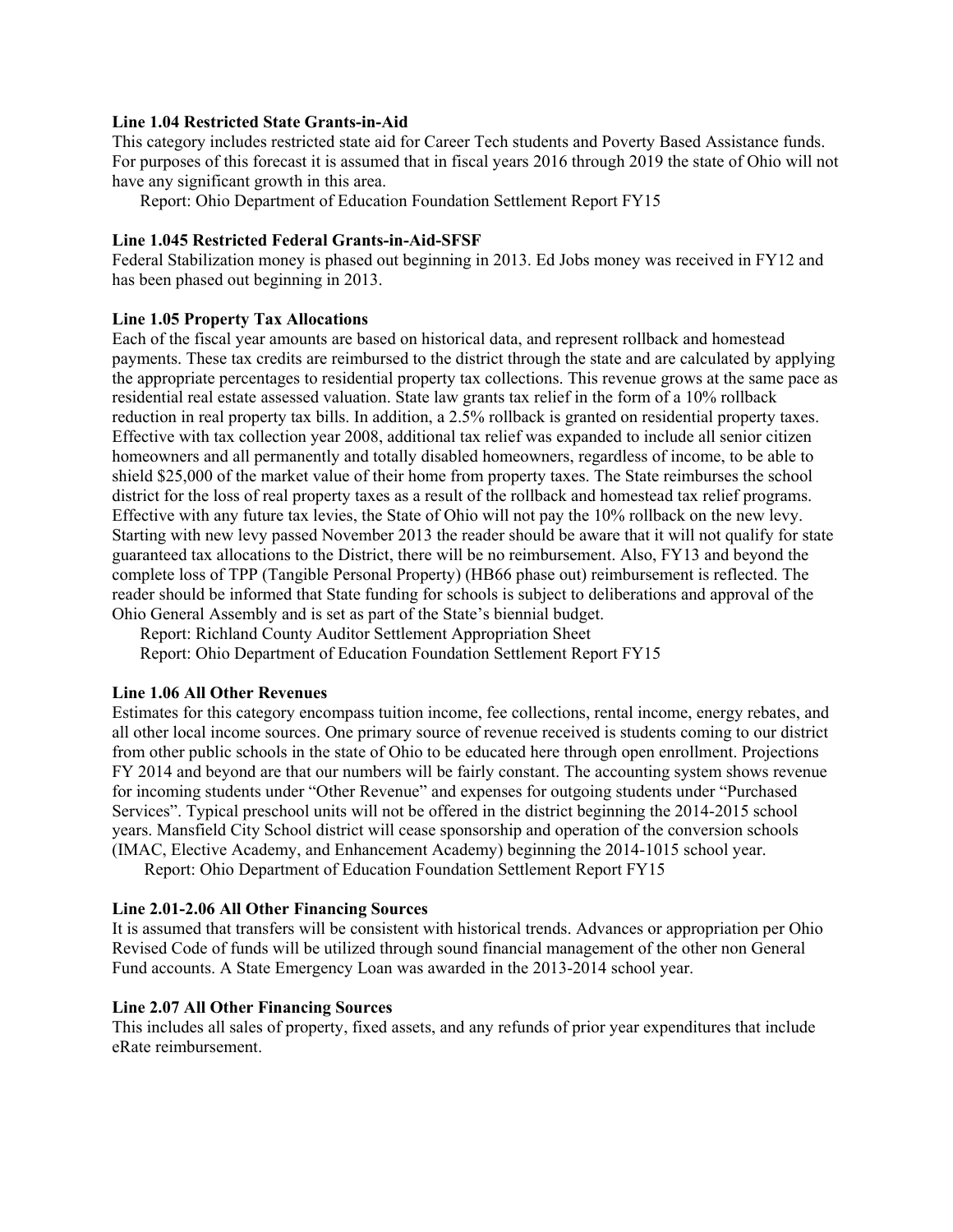## **Expenditure Assumptions**

The following represents the significant assumptions made to create the expenditure portion of the five year forecast.

#### **Line 3.01 Personal Services**

Personal Services represent salaries and wages paid to certified, classified, and administrative staff. In addition to regular salaries it includes payment for supplemental contracts, substitute costs, severance pay, student workers, and Board members' costs. Due to the projection of a general fund deficit for the 2013- 2014 school years a reduction in force of 63 certified and 39 classified positions was implemented for the 2014-2015 school years. Future adjustments of employees will be considered as the teacher to student ratios is determined to meet State required mandates. Certified and classified salaries are based on contracts with their respective bargaining units. The negotiated agreement for MSEA is effective through June 30, 2015, MSEA School Support Personnel is effective through June 30, 2015, and the Teamsters Local Union No. 40 is effective through July 31, 2015. Administrative salaries are set by the Board of Education.

**\*Incentive Bonuses** – A fund of \$70,000.00 is established annually by the Board for incentives that are for teachers and \$30,000 for school support staff who go above and beyond their regular duties.

**\*Severance Pay** - Upon retirement, the School District offers severance pay to its employees based upon their unused accumulated sick leave days. Severance Pay will be granted for 26% of a certified staff member's accumulated but unused sick leave. The maximum accrual of sick leave days for certified is 200 or more days of which 30% would be paid as severance. Severance is paid at the certified employee's current per diem rate in the year they retire.

### **Line 3.02 Employees' Retirement/Insurance Benefits**

Employees' Retirement/Insurance Benefits include employer contributions to the State pension systems, health care, Medicare, workers' compensation, and other benefits arising from the negotiated agreements.

**\*Retirement Benefits**-The Board contributes 14% on wages paid to each employee to the State Teachers Retirement System and to the School Employees Retirement System. The retirement contributions are deducted from the School Foundation payments received from the State of Ohio. The amount deducted changes every January based upon salary estimates and actual payments in the prior year. Pending pension reform legislation could impact this line item.

Report: Ohio Department of Education Foundation Settlement Report FY15

\***Medicare tax-** This is paid by all employees hired after April 1, 1986. The Board is required to match the 1.45% payment made by these employees.

**\*Insurance-** The district is self-funded in insurances. The district participates in a fully insured comprehensive major medical plan with Medical Mutual of Ohio and Ohio Schools Benefits Consortium (O.S.B.S.). The consortium affords the district to continue the same plan with the buying power of a large group purchasing cooperative. The Board implemented a 30% increase in Board provided insurance premiums to maintain adequate reserves to pay all claims in medical, dental, prescription and vision costs effective January 1, 2015. A 5% increase in benefit costs can be seen FY years 2016 – 2019 due to inflationary cost of living purposes. Health care costs continue to remain a real concern. A continuous review of the benefits will be conducted by the Board of Education and administration providing strong evidence that there are continued efforts to manage costs as best we can given the current climate in the health care industry.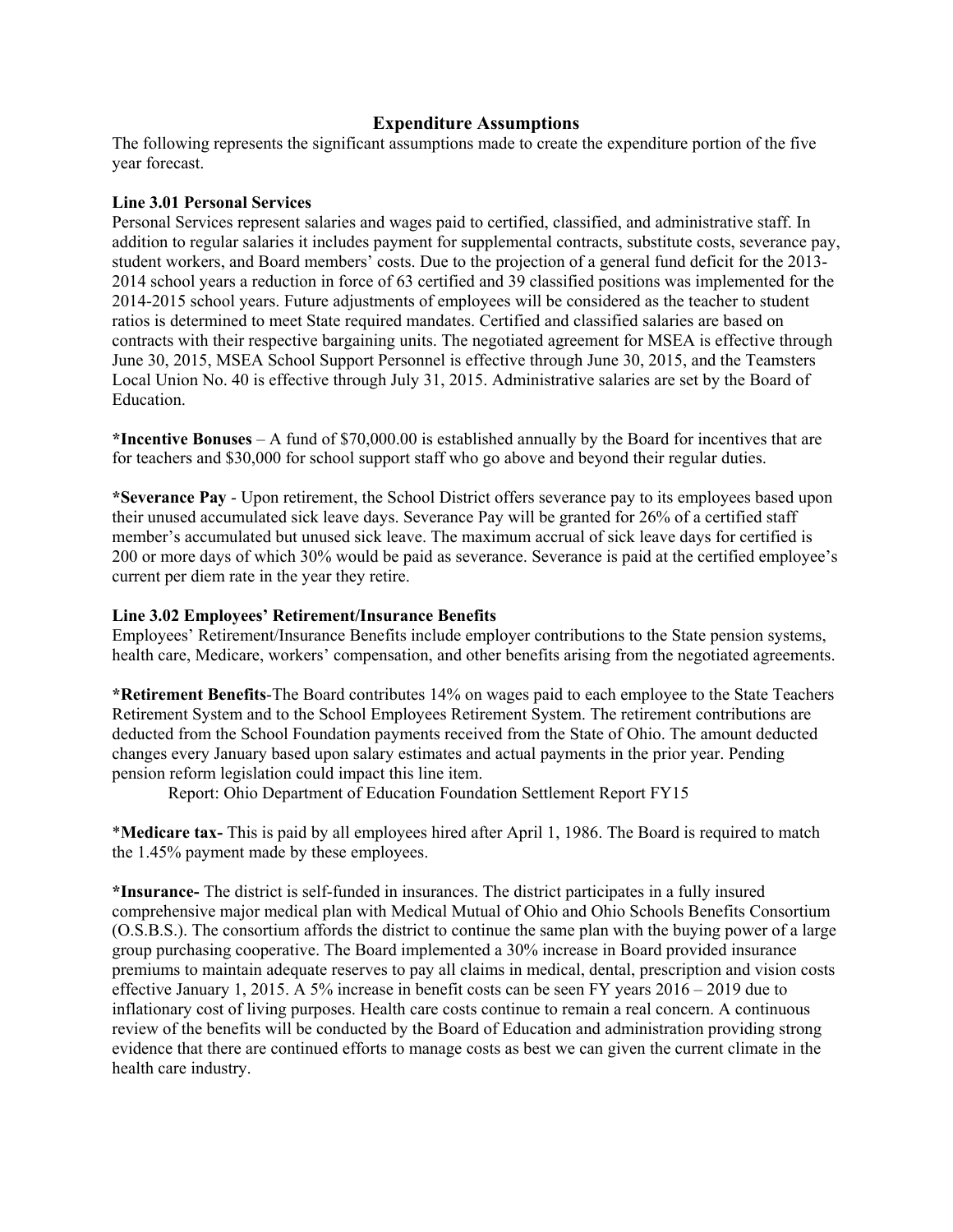**\*Life Insurance –** The Board pays full cost for term life insurance in the amount of \$40,000.00 for each employee.

**\*Unemployment –** Costs have increased due to the R.I.F. implemented in the 2014-2015 school year. Sheakley Uniservice Inc. is currently the outsourced administrator that processes liability claims for unemployment payments.

\***Workers compensation –** Effective 2014 the School will no longer be allowed in the Workers' Compensation Group Rating Program due to a large claim. The School District participates in a Group Retrospective Rating Program that Sheakley Uniservice Inc. is the 3<sup>rd</sup> party administrator. Manage Care Operators 888-Ohio Comp. manages the investigations and claims through their group of nurses and Doctors.

**\*Tuition reimbursement –** Each year the Board appropriates \$50,000.00 for tuition reimbursement to be distributed in accordance to the negotiated agreement to teachers.

## **Line 3.03 Purchase Services**

Purchased services include utilities, consultants, rentals, copier service agreements, data processing services, repairs, trash collection, fleet and property insurance, legal costs, mileage, professional meeting expense, and tuition paid to other districts. FY 2015 payment deductions reflected in this line item include excess costs, special education costs, transportation costs, and costs for community schools, parochial schools, non-public schools, and their mandated related services. Please note that the Board approved a copier purchase service agreement in lieu of a lease agreement that resulted in all new scanner/copy machines and a per month savings that is still being realized. The district belongs to the Board approved Metropolitan Educational Council (M.E.C.) cooperative for bus purchasing, utility monitoring, electricity and gas purchasing. M.E.C. cooperative has helped the district realize a reduction in utility costs that include electricity, water, and gas amounting to approximately \$190,598 FY14. The Board approved outsourcing the technology department to City Mills Technology. City Mills Technology has worked with the administration to upgrade technology in the district. This upgrade has brought the district into compliance and reduced costs with hardware and software upgrades, public records, wage and hour payroll mandates, and state mandated testing for students. For years 2014-2015 typical preschool is eliminated from the district.

Report: Ohio Department of Education Foundation Settlement Report FY15

## **3.04 Supplies and Materials**

This category includes amounts paid for material items of an expendable nature, instructional supplies, teaching aids, testing supplies, office supplies, building & grounds supplies, vehicle supplies, and fuel used for the vehicle fleet. The district supplies and materials will have a moderate increase for FY 2015 due to a fluctuating economy of higher fuel costs and level out in years 2016-2017 and have small increases 2018-2019 due to implementing cost saving measures and district-wide operating plans.

## **Line 3.05 Capital Outlay**

This line item includes educational, administrative, maintenance equipment, and technology purchases. The district has an aging bus fleet and has assessed a replacement plan and is part of a Board approved bus purchasing cooperative Metropolitan Educational Council (M.E.C.). Four (4) new buses were purchased FY12, one (1) handicapped bus FY13, two (2) buses FY14, and eight (8) buses which included one (1) handicapped bus FY15. In addition, one (1) delivery truck was purchased FY15. Purchasing two (2) buses a year is in a long range plan as feasible in the permanent improvement monies and general fund budget. The Board has been committed to increasing energy usage effectively and complying with compliance issues mandated by State and Federal regulations, therefore the financial forecast provides resources for technology upgrades and immediate needs that include, but are not limited to, new roofs,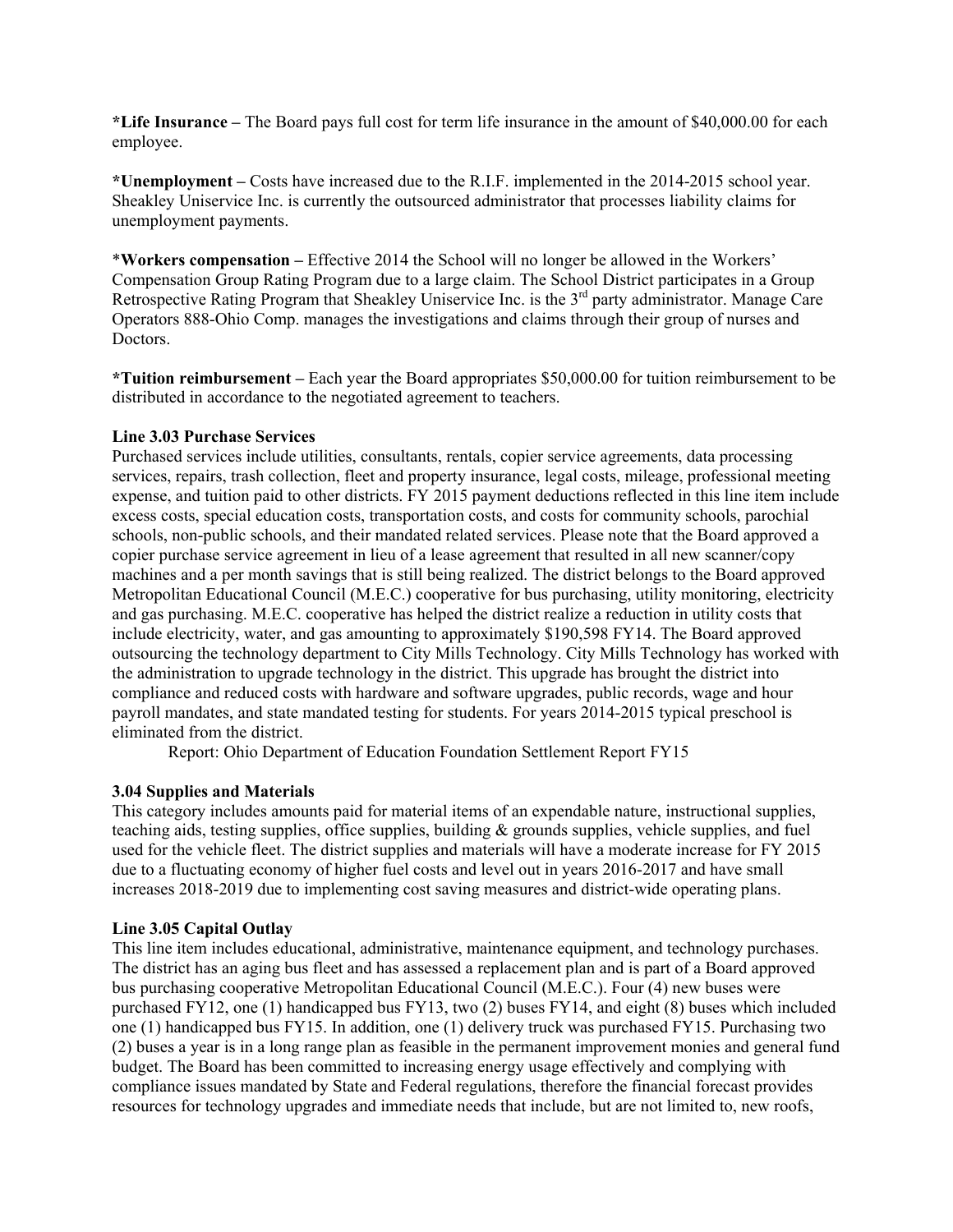condensate vacuum systems, boilers, electrical demand controls, and lights at different buildings. Much progress has been made and the Board of Education is committed to sound stewardship over the taxpayer provided facilities.

## **Line 4.02 Principal-Notes**

Principal payments for Emergency Tax Anticipation Notes, Series 2013 (Federally Taxable) of \$2,772,115.00. The note is for 5 years (2018). Principle and interest is paid semi-annually on April  $1<sup>st</sup>$  and October  $1<sup>st</sup>$ .

## **Line 4.04 Principal-State Advancements**

Principal payments for State advancement of \$3,685,000.00 are deducted twice a month from the foundation payment which began August 2015 and will continue through June 2016.

#### **Line 4.05 Principal-HB 264 Loans**

Ohio House Bill 264 Energy Conservation Program principal payments.

The District completed a \$3,719,610 Energy Conservation Project in FY2014. The project scope included new light fixtures and controls, new boilers, new building controls, and other energy saving projects. The project is expected to save the district \$50,000 annually in energy costs net of the debt service costs. The note is for 15 years (2028). Principle is paid annually on December  $1<sup>st</sup>$  and interest is paid semi-annually on June 1<sup>st</sup> and December 1<sup>st</sup>.

#### **Line 4.06 Interest and Fiscal Charges**

Emergency Tax Anticipation Notes, Series 2013 (Federally Taxable) Ohio and House Bill 264 Energy Conservation Program interest payments.

#### **Line 4.30 Other Objectives**

Generally this category includes amounts paid for goods and services not otherwise classified above, such as expenditures for the county auditor, audit fees, liability insurance, payment of dues and fees, and miscellaneous payments.

#### **Line 5.01 Operating Transfers Out**

This category accommodates transfers and advances of funds from the general fund to various local, state, and federal projects.

## **Line 6.01 Excess of Revenues and Other Financing Sources over (under) Expenditures and Other Financing Uses**

This line item represents the district's solvency and fiscal health.

## **7.02 Cash Balance June 30, 20XX**

This is the district's actual cash balance before including any encumbrances as of June 30.

## **Line 8.01 Estimated Encumbrances Jun 30, 20XX**

The District uses the encumbrance's method as part of formal budgetary and management control. Encumbrances outstanding at fiscal year-end represent planned expenditures which were budgeted in the fiscal year but which were not paid for as of fiscal year-end.

#### **Line 10.01 Fund Balance June 30 for Certification of Appropriations**

Fund balance June 30 for Certification of Appropriations. All reserved funds are "backed out" and therefore not available for the school district to use in school operations.